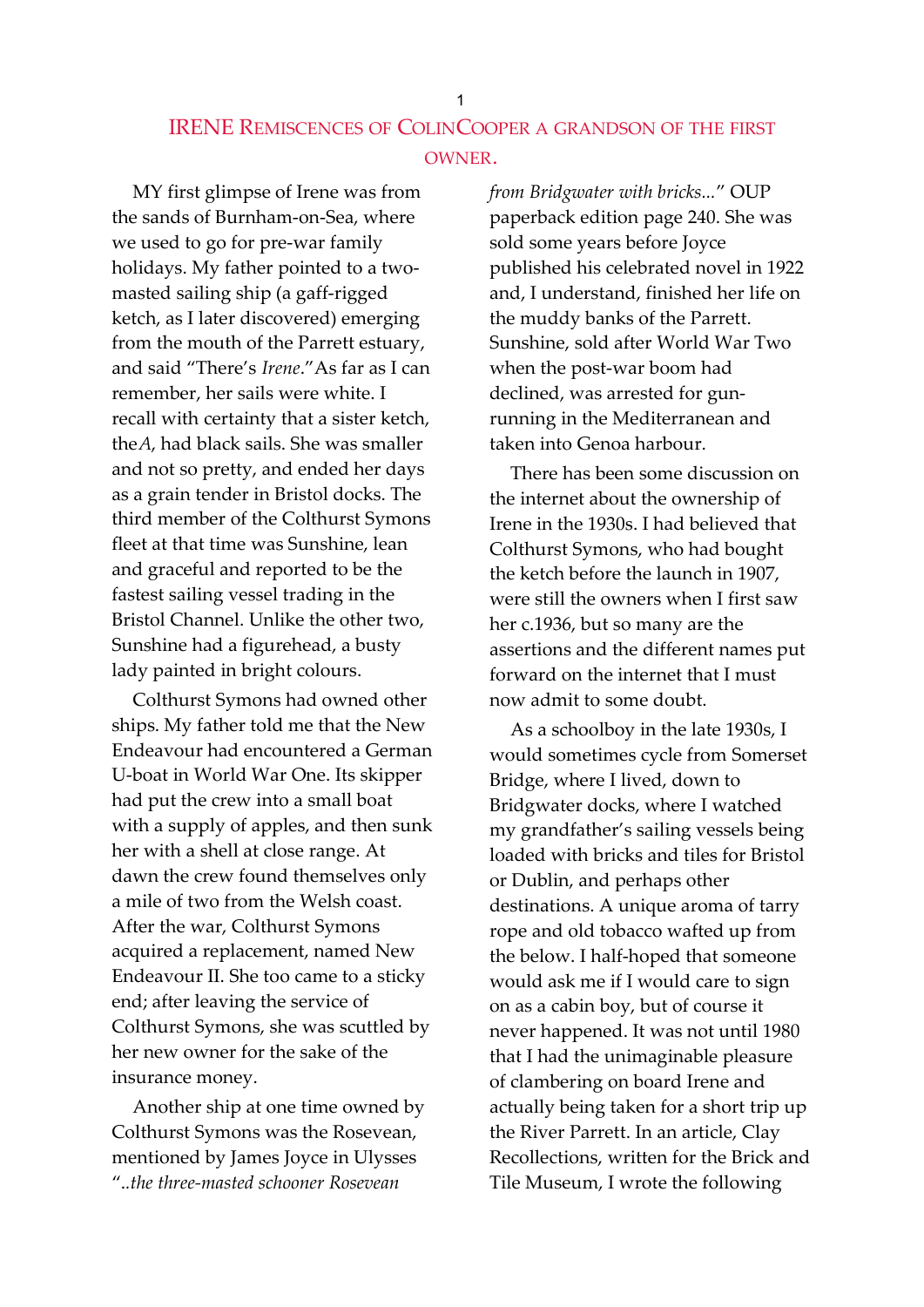## (slightly edited):

The ketch that achieved international fame was the Irene, which those who loaded her, like those who sailed her, called the 'Eye-reeny', giving her the three syllables that were her due as a Byzantine saint. The later 'Eye-reen' was derived from the American folk-song first recorded by Huddy Ledbetter in 1932 and which reached the British charts in the 1950s, subsequently being adopted as their anthem by Bristol Rovers.

## 'Goodnight, Irene, Irene goodnight, I'll see you in my dreams.'

Well, I dreamt of her sometimes, but it wasn't until Dr Leslie Morrish rescued her from dereliction and gave her a new lease of life - and a new profession - that she returned to my consciousness. Irene had been built in Carver's Yard on East Quay, and was bought by Colthurst Symons before completion. She was launched in 1907, and christened by my Aunt Gladys, eldest daughter of C.J. Symons. On board were various other members of the family, including my mother, then a teenager of 17.

Leslie Morrish found Irene, derelict, in Hamble. After restoring her, he sailed her round the south coast to Combwich, the tiny port in the Parrett estuary from which she had sailed and to which she had returned so many times in the early part of the 20th century. Morrish's voyage in 1980 was well publicised, and when I went with my wife and two small children to spend a week in my brother's caravan at Blue Anchor, I knew that her arrival was imminent. I had not expected, however, to see her one afternoon while we were exploring Bossington Beach. When I spotted a sail coming round the headland

west of Porlock, I had no doubt that it was Irene. It was exciting moment for me. I persuaded my family to leave their quest for unusual striped pebbles (flint streaked with limestone) and to get into the car.

There was no sign of Irene at Minehead. Watchet was the next possibility - almost a certainty, in fact, because it was getting late. But there was no sign in Watchet either, although we waited until well past the time when she should have appeared. I heard afterwards that it been the skipper's intention to put in at Watchet, but a combination of engine trouble and an offshore wind had made it impossible.

The next port was the final destination of Combwich, and there we found Irene the next morning, stuck fast in the mud within a short distance of the mouth of the small harbour. The skipper, Leslie Morrish, had brought her in with the radio assistance of a pilot who was unaware that an unusually high tide had caused the River Parrett to flood, so that at its outer limits the depth was a mere 2 feet. The inevitable happened, and Irene went aground. It was a compelling scene the following morning, with people everywhere. I lost no time in clambering up the ladder with my two boys and introducing myself to Dr Leslie Morrish. 'Never mind about that,' he interrupted impatiently, 'Get aft and jump and down with the others'. I should have realised that he was a man under pressure and left the formalities until later.

We joined the crowd jumping up and down in an attempt to free Irene from her embrace of Parrett mud. It produced no effect, despite a near-high tide, and eventually the freighter Bowness, on her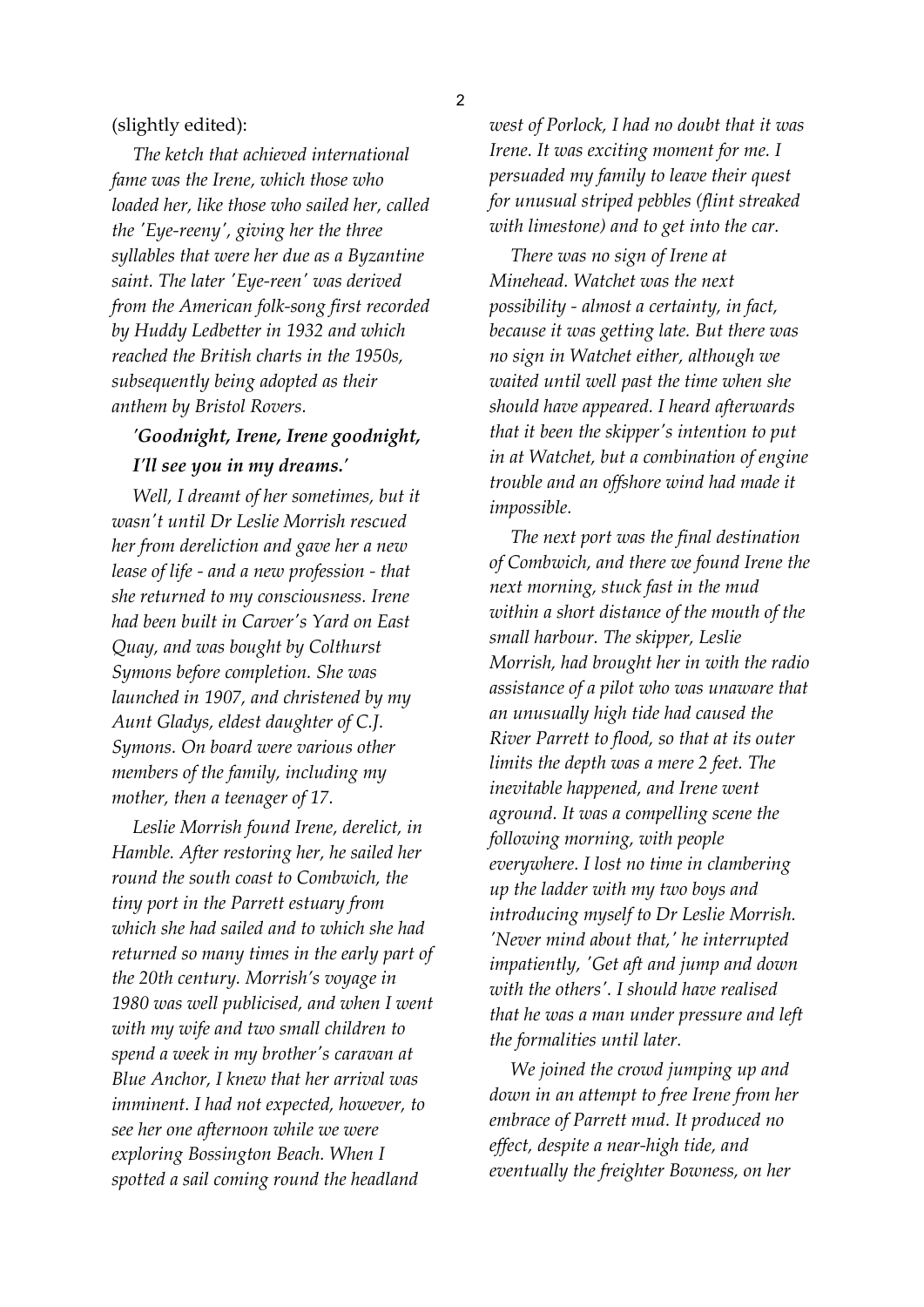3

way out of Cardiff, made a detour to tow us off the mud. We were rewarded for our efforts with a short voyage up the wide estuary before Dr Morrish turned her round and returned to Combwich. The entrance to the harbour is a narrow one, and it was a mistake to attempt it under Irene's own power. There was a splintering of wood as the bows hit the wharf. 'It's only wood,' announced the skipper cheerfully. One of the old brickyard workers standing near me on the deck said: 'Thic zilly bugger, ur zhould've chucked a hrope across, like we used to do'. I'm sure he was right, but he had local knowledge and long experience. Nevertheless, it was the efforts of Leslie Morrish that saved the Irene from total extinction, an achievement to be admired by everyone who is alive to the simple beauty of sail, and in particular of old sailing ships.'

I have been informed that one written source claims that Irene was named after a Miss Irene Symons. I cannot believe there is any truth in that. My mother Clara Violet (always known as Vi) had several sisters: Gladys, Beatrice, Christine, Gwendoline, Dorothy; but I never heard of anyone in the family called Irene. If my grandfather had decided to name a ship after one of his daughters, there was only one possibility: Gladys, the first-born. To name the ship after one of the others would have been poor family diplomacy, to say the least.

I have already mentioned how the classical three syllables of Irene became only two. Bridgwater in the 1930s and 1940s had a curiously oldfashioned sound to its speech patterns. For instance, the Fleur de Lys pub in (I think) St Mary's Street was called the "Flower de Luce", a form used by Shakespeare and possibly before. This does not mean that the working people of Bridgwater were Shakespearian scholars; it was just the way they had always said it - until radio and television came along to erode their speech patterns with unimagined rapidity.

There are some unfortunate inaccuracies in Bridgwater's online history. One website tells you that the home of the Agapemonites (an unorthodox sect based on religion, money and sex, like many similar American organisations) had their home in Charlynch. Unless Charlynch has become a suburb of Spaxton, it is untrue: it was in Spaxton. Another website informs us that in the introduction to his book Good Night Irene, Dr Leslie Morrish asserts that Irene was owned by the Bridgwater Brick and Tile Company. I have searched the book, and cannot find such a statement. My grandfather, C.J. Symons (the managing director of Colthurst Symons and Company) purchased Irene from her builders, Carvers. I believe she was the last trading sailing ship to be built in Bridgwater, and I know that she remained in the possession of the company for many years. I do not know precisely when she changed owners. When I saw her, quite by chance, at Appledore c.1952, she was leased to, or possibly even owned by, Captain Schiller. I found Irene high